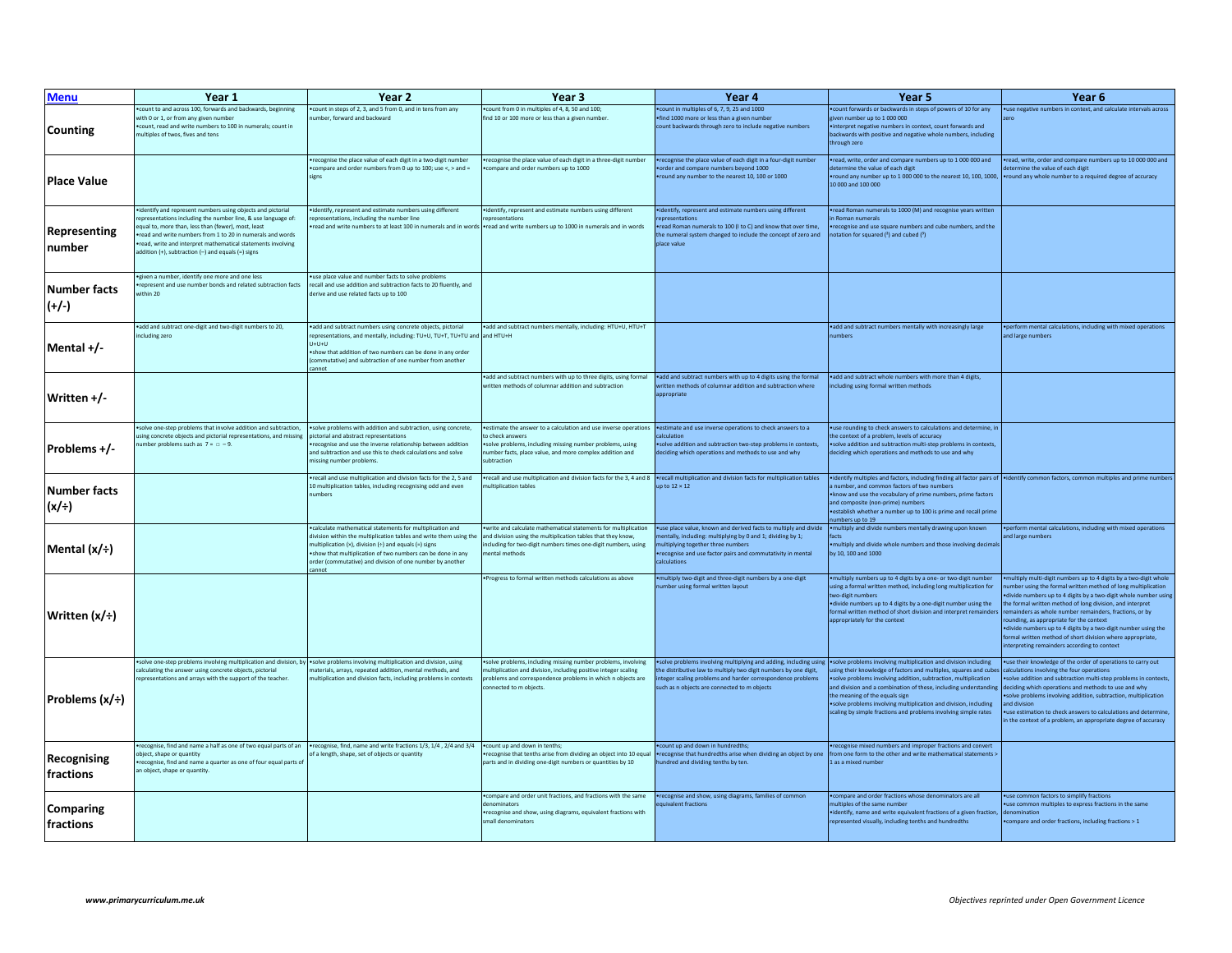| <b>Menu</b>                                  | Year 1                                                                                                                                                                                          | Year 2                                                                                                                                                                                                                                                                                                                                                  | Year 3                                                                                                                                                                                                                                              | Year 4                                                                                                                                                                                                                                                                                                          | Year <sub>5</sub>                                                                                                                                                                                                                                                                                                                          | Year <sub>6</sub>                                                                                                                                                                                                                                                                                                                                                                                                                               |
|----------------------------------------------|-------------------------------------------------------------------------------------------------------------------------------------------------------------------------------------------------|---------------------------------------------------------------------------------------------------------------------------------------------------------------------------------------------------------------------------------------------------------------------------------------------------------------------------------------------------------|-----------------------------------------------------------------------------------------------------------------------------------------------------------------------------------------------------------------------------------------------------|-----------------------------------------------------------------------------------------------------------------------------------------------------------------------------------------------------------------------------------------------------------------------------------------------------------------|--------------------------------------------------------------------------------------------------------------------------------------------------------------------------------------------------------------------------------------------------------------------------------------------------------------------------------------------|-------------------------------------------------------------------------------------------------------------------------------------------------------------------------------------------------------------------------------------------------------------------------------------------------------------------------------------------------------------------------------------------------------------------------------------------------|
| <b>Finding</b><br>fractions of<br>quantities |                                                                                                                                                                                                 |                                                                                                                                                                                                                                                                                                                                                         | • recognise, find and write fractions of a discrete set of objects:<br>unit fractions and non-unit fractions with small denominators<br>• recognise and use fractions as numbers: unit fractions and non-<br>unit fractions with small denominators | . solve problems involving increasingly harder fractions to<br>calculate quantities, and fractions to divide quantities, including<br>non-unit fractions where the answer is a whole number                                                                                                                     |                                                                                                                                                                                                                                                                                                                                            |                                                                                                                                                                                                                                                                                                                                                                                                                                                 |
| <b>Fraction</b><br>calculations              |                                                                                                                                                                                                 | write simple fractions for example, $1/2$ of $6 = 3$ and recognise<br>the equivalence of 2/4 and 1/2.                                                                                                                                                                                                                                                   | .add and subtract fractions with the same denominator within<br>one whole [for example, $5/7 + 1/7 = 6/7$ ]                                                                                                                                         | .add and subtract fractions with the same denominator                                                                                                                                                                                                                                                           | .add and subtract fractions with the same denominator and<br>denominators that are multiples of the same number<br>. multiply proper fractions and mixed numbers by whole<br>numbers, supported by materials and diagrams                                                                                                                  | .add and subtract fractions with different denominators and<br>mixed numbers, using the concept of equivalent fractions<br>. multiply simple pairs of proper fractions, writing the answer in<br>its simplest form<br>·divide proper fractions by whole numbers                                                                                                                                                                                 |
| Decimals as<br>fractional<br>amounts         |                                                                                                                                                                                                 |                                                                                                                                                                                                                                                                                                                                                         |                                                                                                                                                                                                                                                     | • recognise and write decimal equivalents of any number of<br>tenths or hundredths<br>• recognise and write decimal equivalents to %. % and %<br>. find the effect of dividing a one- or two-digit number by 10 and<br>100, identifying the value of the digits in the answer as ones,<br>tenths and hundredths | .read and write decimal numbers as fractions                                                                                                                                                                                                                                                                                               | . associate a fraction with division and calculate decimal fraction<br>equivalents [for example, 0.375] for a simple fraction<br>.identify the value of each digit in numbers given to three<br>decimal places                                                                                                                                                                                                                                  |
| Ordering<br>decimals                         |                                                                                                                                                                                                 |                                                                                                                                                                                                                                                                                                                                                         |                                                                                                                                                                                                                                                     | . round decimals with one decimal place to the nearest whole<br>umher<br>compare numbers with the same number of decimal places up<br>to two decimal places                                                                                                                                                     | •recognise and use thousandths and relate them to tenths,<br>undredths and decimal equivalents<br>. round decimals with two decimal places to the nearest whole<br>umber and to one decimal place<br>.read, write, order and compare numbers with up to three<br>decimal places                                                            |                                                                                                                                                                                                                                                                                                                                                                                                                                                 |
| <b>Calculating with</b><br>decimals          |                                                                                                                                                                                                 |                                                                                                                                                                                                                                                                                                                                                         |                                                                                                                                                                                                                                                     |                                                                                                                                                                                                                                                                                                                 |                                                                                                                                                                                                                                                                                                                                            | . multiply and divide numbers by 10, 100 and 1000 giving answers<br>up to three decimal places<br>.multiply one-digit number with up to two decimal places by<br>whole numbers<br>.use written division methods in cases where the answer has up<br>to two decimal places                                                                                                                                                                       |
| Percentages                                  |                                                                                                                                                                                                 |                                                                                                                                                                                                                                                                                                                                                         |                                                                                                                                                                                                                                                     |                                                                                                                                                                                                                                                                                                                 | •recognise the per cent symbol (%) and understand that per cent •solve problems involving the calculation of percentages [for<br>relates to 'number of parts per hundred', and write percentages<br>as a fraction with denominator 100, and as a decimal                                                                                   | example, of measures, and such as 15% of 360] and the use of<br>percentages for comparison                                                                                                                                                                                                                                                                                                                                                      |
| <b>Fraction</b><br>problems                  |                                                                                                                                                                                                 |                                                                                                                                                                                                                                                                                                                                                         | ·solve problems using all fraction knowledge                                                                                                                                                                                                        | . solve simple measure and money problems involving fractions<br>and decimals to two decimal places                                                                                                                                                                                                             | .solve problems involving number up to three decimal places<br>.solve problems which require knowing percentage and decimal<br>equivalents of $\frac{1}{2}$ , $\frac{1}{3}$ , $\frac{1}{5}$ , 2/5, 4/5 and those fractions with a<br>denominator of a multiple of 10 or 25                                                                 | .solve problems which require answers to be rounded to<br>specified degrees of accuracy<br>. recall and use equivalences between simple fractions, decimals<br>and percentages, including in different contexts.                                                                                                                                                                                                                                |
| Ratio &<br>Proportion                        |                                                                                                                                                                                                 |                                                                                                                                                                                                                                                                                                                                                         |                                                                                                                                                                                                                                                     |                                                                                                                                                                                                                                                                                                                 |                                                                                                                                                                                                                                                                                                                                            | .solve problems involving the relative sizes of two quantities<br>where missing values can be found by using integer multiplication<br>and division facts<br>.solve problems involving similar shapes where the scale factor is<br>known or can be found.<br>.solve problems involving unequal sharing and grouping using<br>knowledge of fractions and multiples.                                                                              |
| Algebra                                      |                                                                                                                                                                                                 |                                                                                                                                                                                                                                                                                                                                                         |                                                                                                                                                                                                                                                     |                                                                                                                                                                                                                                                                                                                 |                                                                                                                                                                                                                                                                                                                                            | ·use simple formulae<br>• generate and describe linear number sequences<br>• express missing number problems algebraically<br>. find pairs of numbers that satisfy an equation with two<br><b>unknowns</b><br>.enumerate possibilities of combinations of two variables.                                                                                                                                                                        |
| <b>Measures</b>                              | .compare, describe and solve practical problems for:<br>length/height, weight/mass, capacity/volume & time<br>measure and begin to record length/height, weight/mass,<br>capacity/volume & time | . choose and use appropriate standard units to estimate and<br>measure length/height (m/cm); mass (kg/g); temperature (°C);<br>capacity (litres/ml) to the nearest appropriate unit, using rulers,<br>scales, thermometers and measuring vessels<br>.compare and order lengths, mass, volume/capacity and record<br>the results using $>$ , $<$ and $=$ | • measure, compare, add and subtract: lengths (m/cm/mm); mass • Convert between different units of measure<br>(kg/g); volume/capacity (I/ml)                                                                                                        | estimate, compare and calculate different measures, including<br>noney in pounds and pence                                                                                                                                                                                                                      | .convert between different units of metric measure<br>· understand and use approximate equivalences between metric<br>units and common imperial units such as inches, pounds and<br>·estimate volume and capacity                                                                                                                          | .solve problems involving the calculation and conversion of units<br>of measure, using decimal notation up to three decimal places<br>where appropriate<br>use, read, write and convert between standard units, converting<br>measurements of length, mass, volume and time from a smaller<br>unit of measure to a larger unit, and vice versa, using decimal<br>notation to up to three decimal places<br>convert between miles and kilometres |
| <b>Mensuration</b>                           |                                                                                                                                                                                                 |                                                                                                                                                                                                                                                                                                                                                         | . measure the perimeter of simple 2-D shapes                                                                                                                                                                                                        | . measure and calculate the perimeter of a rectilinear figure<br>(including squares) in centimetres and metres<br>find the area of rectilinear shapes by counting squares                                                                                                                                       | . measure and calculate the perimeter of composite rectilinear<br>shapes in centimetres and metres<br>. calculate and compare the area of rectangles (including<br>squares), and including using standard units, square centimetres<br>(cm <sup>2</sup> ) and square metres (m <sup>2</sup> ) and estimate the area of irregular<br>shapes | •recognise that shapes with the same areas can have different<br>perimeters and vice versa<br>recognise when it is possible to use formulae for area and<br>volume of shapes<br>. calculate the area of parallelograms and triangles<br>.calculate, estimate and compare volume of cubes and cuboids<br>using standard units, including cubic centimetres (cm3) and cubic<br>metres (m3), and extending to other units.                         |
| Money                                        | •recognise and know the value of different denominations of<br>coins and notes                                                                                                                  | •recognise and use symbols for pounds (£) and pence (p);<br>combine amounts to make a particular value<br>. find different combinations of coins that equal the same<br>mounts of money<br>solve simple problems in a practical context involving addition<br>and subtraction of money of the same unit, including giving<br>change                     | .add and subtract amounts of money to give change, using both £<br>and p in practical contexts                                                                                                                                                      |                                                                                                                                                                                                                                                                                                                 | · use all four operations to solve problems involving measure [for<br>example, length, mass, volume, money] using decimal notation,<br>including scaling                                                                                                                                                                                   |                                                                                                                                                                                                                                                                                                                                                                                                                                                 |